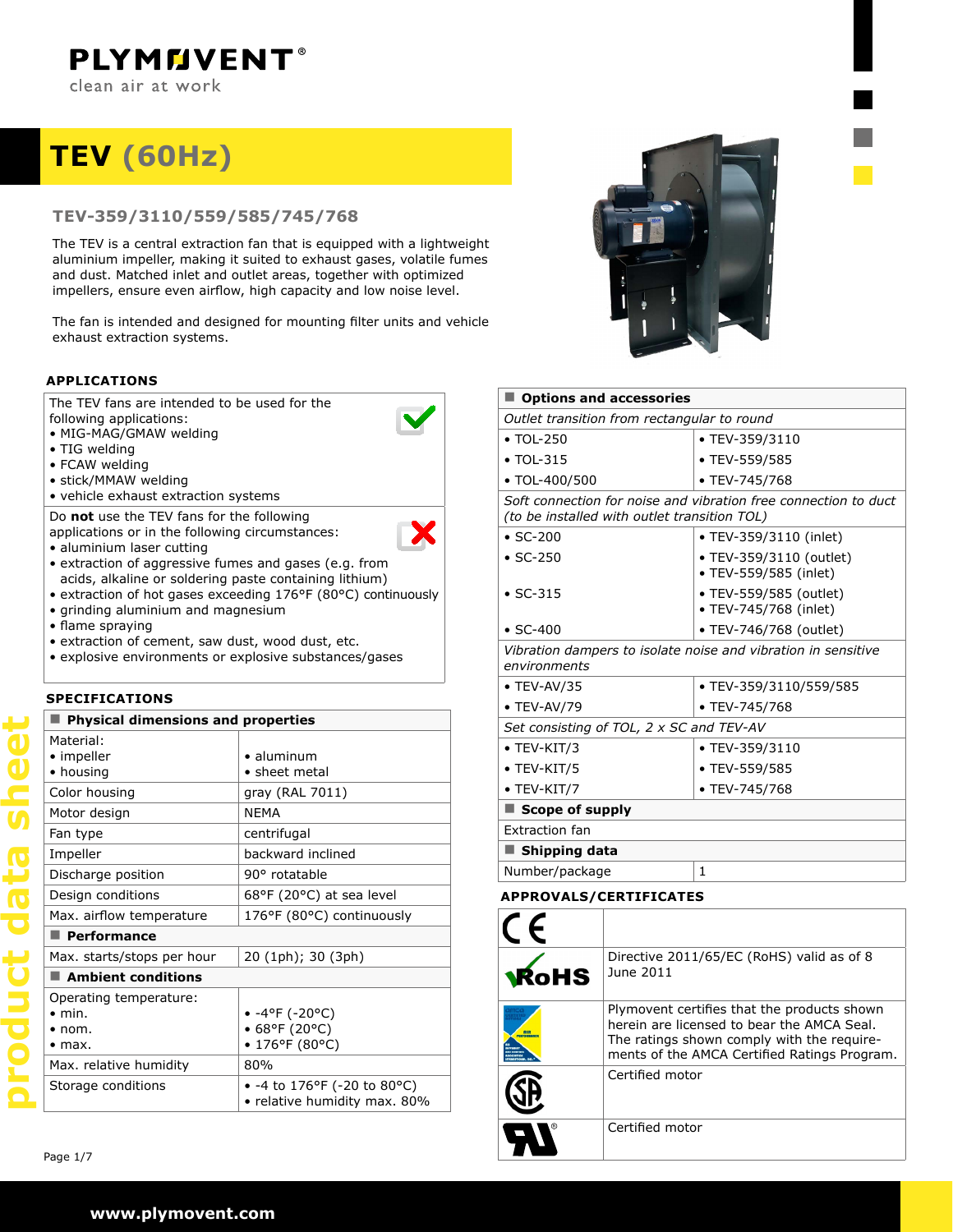### **article numbers, weights and packing dimensions**

|                 |                           |                       | Weight        |                             |                                                                                  |  |
|-----------------|---------------------------|-----------------------|---------------|-----------------------------|----------------------------------------------------------------------------------|--|
| Fan type        | <b>Connection voltage</b> | <b>Article number</b> | Net lbs (kg)  | Gross <sup>*</sup> Ibs (kg) | <b>Packing dimensions</b>                                                        |  |
| <b>TEV-359</b>  | 115/208-230V/1ph/60Hz     | 0000102927            | 114.6 (52)    | 126 (56,5)                  | 31.5 x 39.4 x 31.5 in.<br>$(80 \times 100 \times 80 \text{ cm})$                 |  |
|                 | 208-230/460V/3ph/60Hz     | 0000102928            | 105.8 (48)    | 135.6 (61,5)                | $31.5 \times 39.4 \times 31.5$ in.<br>$(80 \times 100 \times 80 \text{ cm})$     |  |
|                 | 575V/3ph/60Hz             | 0000102929            | 117.9 (53,5)  | 147.7 (67)                  | 33.5 x 29.5 x 31.5 in.<br>$(85.1 \times 74.9 \times 80 \text{ cm})$              |  |
| <b>TEV-3110</b> | 208-230/460V/1ph/60Hz     | 0000102930            | 120.2 (54,5)  | 134.5(61)                   | $31.5 \times 39.4 \times 31.5$ in.<br>$(80 \times 100 \times 80 \text{ cm})$     |  |
|                 | 208-230/460V/3ph/60Hz     | 0000102931            | 117.9 (53,5)  | 137.8 (62,5)                | 25.6 x 32.3 x 31.1 in.<br>$(65 \times 82 \times 79 \text{ cm})$                  |  |
|                 | 575V/3ph/60Hz             | 0000102932            | 110.2(50)     | 140(63,5)                   | 33.5 x 29.5 x 31.5 in.<br>$(81, 5 \times 75 \times 80 \text{ cm})$               |  |
| <b>TEV-559</b>  | 208-230/460V/1ph/60Hz     | 0000102933            | 208.3 (94,4)  | 238.1 (108)                 | 31.5 x 39.4 x 37.8 in.<br>$(80 \times 100 \times 96$ cm)                         |  |
|                 | 208-230/460V/3ph/60Hz     | 0000102934            | 191.8 (87)    | 221.6 (100,5)               | $31.5 \times 39.4 \times 37.4$ in.<br>$(80 \times 100 \times 95 \text{ cm})$     |  |
|                 | 575V/3ph/60Hz             | 0000102935            | 205 (93)      | 234.8 (106,5)               | $33.5 \times 29.5 \times 37.4$ in.<br>$(81, 5 \times 75 \times 95 \text{ cm})$   |  |
| <b>TEV-585</b>  | 208-230/460V/1ph/60Hz     | 0000102936            | 207 (94)      | 237.0 (107,5)               | $31.5 \times 39.4 \times 37.8$ in.<br>$(80 \times 100 \times 96$ cm)             |  |
|                 | 208-230/460V/3ph/60Hz     | 0000102937            | 203.9 (92,5)  | 223.8 (101,5)               | $25.6 \times 32.3 \times 37.4$ in.<br>$(65 \times 82 \times 95 \text{ cm})$      |  |
|                 | 575V/3ph/60Hz             | 0000102938            | 192.9 (87,5)  | 222.7 (101)                 | 33.5 x 29.5 x 37.4 in.<br>$(81, 5 \times 75 \times 95 \text{ cm})$               |  |
| <b>TEV-745</b>  | 208-230/460V/1ph/60Hz     | 0000102939            | 330.7 (150)   | 363.8 (165)                 | $31.5 \times 47.2 \times 49.2$ in.<br>$(80 \times 119, 2 \times 125$ cm)         |  |
|                 | 208-230/460V/3ph/60Hz     | 0000102940            | 347.2 (157,5) | 377.0 (171)                 | $31.9 \times 47.2 \times 44.9$ in.<br>$(81 \times 119, 2 \times 114 \text{ cm})$ |  |
|                 | 575V/3ph/60Hz             | 0000102941            | 324.1 (147)   | 353.8 (160,5)               | $31.9 \times 47.2 \times 49.2$ in.<br>$(81 \times 119, 2 \times 125$ cm)         |  |
| <b>TEV-768</b>  | 208-230/460V/3ph/60Hz     | 0000102942            | 392.1 (177,9) | 442.0 (200,5)               | $31.9 \times 47.2 \times 49.2$ in.<br>$(81 \times 119, 2 \times 125$ cm)         |  |
|                 | 575V/3ph/60Hz             | 0000102943            | 392.1 (177,9) | 442.0 (200,5)               | 31.9 x 47.2 x 49.2 in.<br>$(81 \times 119, 2 \times 125$ cm)                     |  |

 $*Gross weight = includes packinging$ 



*Standard TEV fan packaging*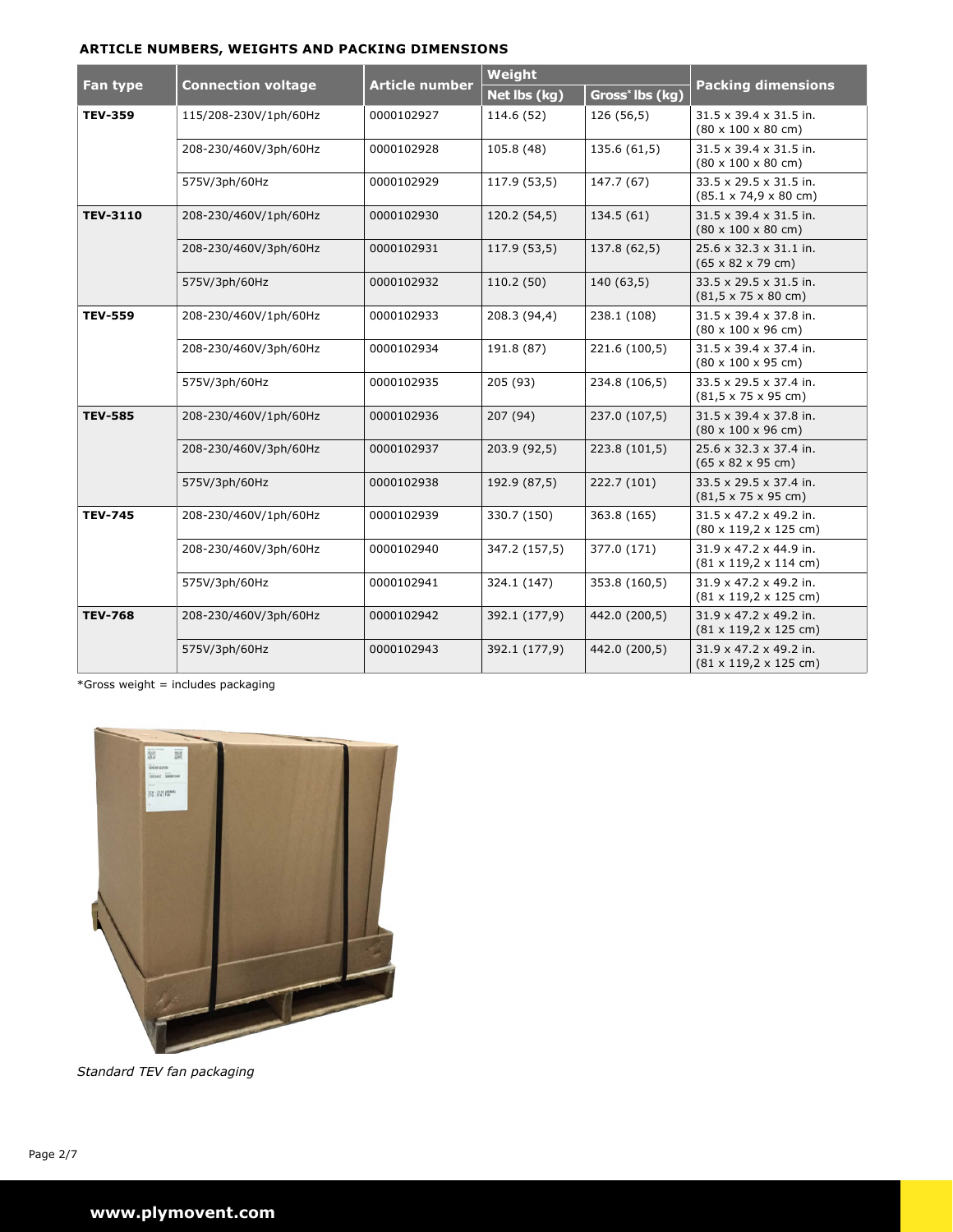### **Dimensions**





|   |                | TEV-3110<br><b>TEV-359</b> |         |      | <b>TEV-559   TEV-585</b> | <b>TEV-745   TEV-768</b> |       |
|---|----------------|----------------------------|---------|------|--------------------------|--------------------------|-------|
|   |                | in.                        | mm      | in.  | mm                       | in.                      | mm    |
| Α |                | 25.2                       | 640     | 30.9 | 785                      | 38.6                     | 980   |
| B |                | 10.5                       | 267     | 12.2 | 310                      | 15.8                     | 402   |
| C |                | 14.0                       | 355     | 17.5 | 444                      | 23.7                     | 603   |
| D |                | 9.1                        | 230     | 10.6 | 270                      | 11.4                     | 290   |
| E | $1 \sim$ motor | 20.6                       | 524     | 24.3 | 617                      | 27.0                     | 686   |
|   | $3\sim$ motor  | 19.4                       | 494     | 23.1 | 588                      | 27.1                     | 688   |
| F |                | Ø7.9                       | $Ø$ 200 | Ø9.8 | Ø250                     | $Ø$ 12.4                 | Ø 315 |
| G |                | 12.3                       | 312     | 15.0 | 380                      | 18.1                     | 460   |
| H |                | 8.0                        | 204     | 9.6  | 244                      | 10.4                     | 264   |
| I |                | 6.4                        | 163     | 8.0  | 202                      | 9.5                      | 242   |
|   |                | 6.3                        | 160     | 7.9  | 200                      | 8.7                      | 220   |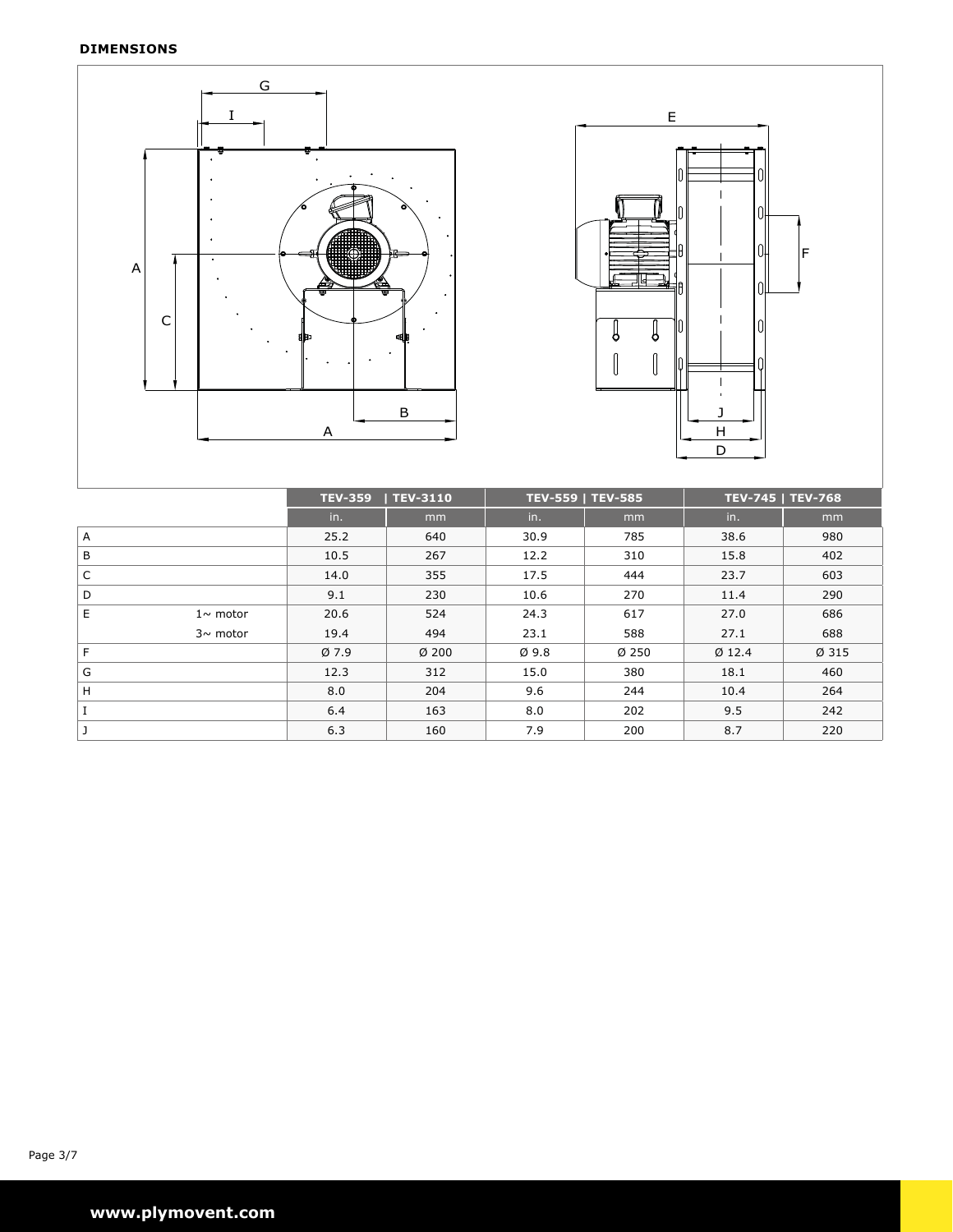





performance ratings do not include the effects of appurtenance in the airstream.

plymoventative representative representative representative representative representative representative repre performance ratings do not include the effects of appurtenance in the airstream. The airstream of airstream.

 $3500$  2 107  $\pm$  1000  $\pm$  1000  $\pm$  1000  $\pm$  1000  $\pm$  1000  $\pm$  1000  $\pm$  1000  $\pm$  1000  $\pm$ 

3500 2 100 2 100 2 100 2 100 2 100 2 100 2 100 2 100 2 100 2 100 2 100 2 100 2 100 2 100 2 100 2 100 2 100 2 1 350 4 109 4 109 4 109 4 109 4 109 4 109 4 109 4 109 4 109 4 109 4 109 4 109 4 109 4 109 4 109 4 109 4 109 4 10 3500 6 108 92 108 92 108 92 108 92 108 92 108 92 108 92 108 92 108 92 108 92 108 92 108 92 108 92 108 92 108 3500 8 107 109 108 105 100 95 90 90 106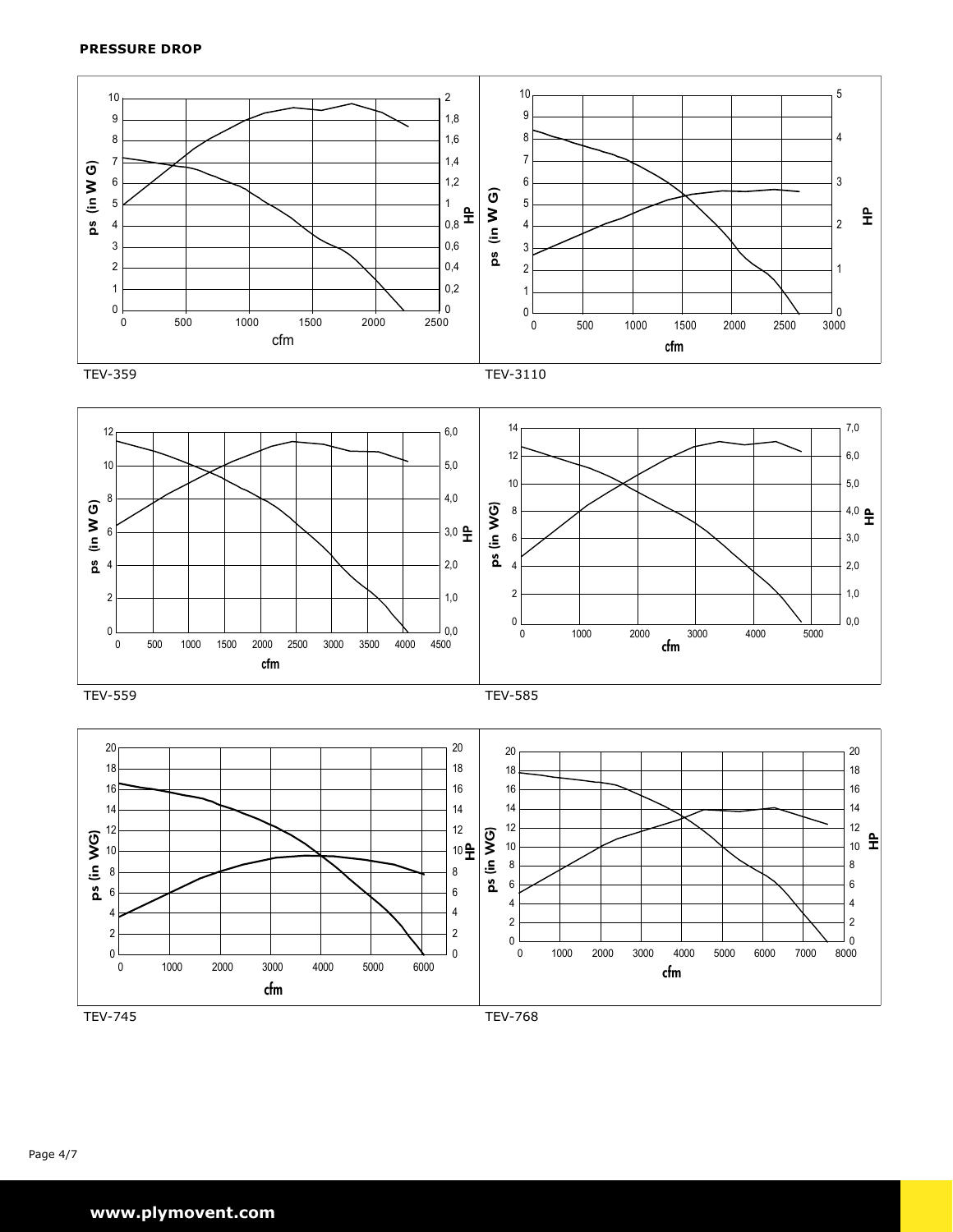## **mOTOR specifications TEV-359 | TEV-3110 | TEV-559**

|          |                                                            | <b>TEV-359</b>                                    |                                                   | <b>TEV-3110</b>                                |                                                   |                                                   | <b>TEV-559</b>                                 |                                           |                                                   |                                                               |
|----------|------------------------------------------------------------|---------------------------------------------------|---------------------------------------------------|------------------------------------------------|---------------------------------------------------|---------------------------------------------------|------------------------------------------------|-------------------------------------------|---------------------------------------------------|---------------------------------------------------------------|
|          | Power                                                      | 2 HP (1,5 kW)                                     |                                                   | 3 HP (2,2 kW)                                  |                                                   |                                                   | 5 HP (3,7 kW)                                  |                                           |                                                   |                                                               |
|          | Energy efficiency<br>(NEMA)                                | premium                                           |                                                   |                                                | premium                                           |                                                   |                                                |                                           |                                                   |                                                               |
|          | Rated voltage                                              | 115/208-<br><b>230V</b>                           | 208-230/<br>460V                                  | 575V                                           | 208-230                                           | 208-230/<br>460V                                  | 575V                                           | 208-230                                   | 208-230/<br>460V                                  | 575V                                                          |
|          | No. of phases                                              | 1ph                                               | 3ph                                               | 3ph                                            | 1ph                                               | 3ph                                               | 3ph                                            | 1ph                                       | 3ph                                               | 3ph                                                           |
|          | Frequency                                                  | 60Hz                                              | 60Hz                                              | 60Hz                                           | 60Hz                                              | 60Hz                                              | 60Hz                                           | 60Hz                                      | 60Hz                                              | 60Hz                                                          |
|          | Frame                                                      | 56C                                               | 56C                                               | 56C                                            | 145T                                              | 145T                                              | 56C                                            | 184TC                                     | 184TC                                             | 184TC                                                         |
|          | Poles                                                      | $\overline{2}$                                    | $\overline{2}$                                    | $\overline{2}$                                 | $\overline{2}$                                    | 2                                                 | $\overline{2}$                                 | $\overline{2}$                            | 2                                                 | $\overline{2}$                                                |
|          | Rated speed                                                | 3450 rpm                                          | 3480 rpm                                          | 3600 rpm                                       | 3490 rpm                                          | 3460 rpm                                          | 3480 rpm                                       | 3500 rpm                                  | 3515 rpm                                          | 3485 rpm                                                      |
|          | Slip                                                       | Not Listed                                        | Not Listed                                        | 3.47%                                          | Not Listed                                        | Not Listed                                        | 3.33%                                          | Not Listed                                | Not Listed                                        | 3.19%                                                         |
|          | Rated current                                              | 20/11.4-10<br>Α                                   | $5.2 - 4.8/2.4$<br>A                              | 3.10A                                          | 14.38-13 A                                        | $8.8 - 8/4$ A                                     | 3.01A                                          | 21.89-19.8<br>Α                           | 13.26-12/6<br>A                                   | 4.72 A                                                        |
|          | L. R. Amperes                                              | 64.40 A                                           | 26.00 A<br>@460V                                  | 16.1 A                                         | 100 A<br>@230V                                    | 41 A @460V                                        | 25.6 A                                         | 153 A<br>@230V                            | 47 A<br>@230V                                     | 35.9 A                                                        |
|          | $I$ /In                                                    | Not Listed                                        | Not Listed                                        | Not Listed                                     | 7.0<br>Code J                                     | 8.1<br>Code J                                     | 8.1<br>Code J                                  | 7.8<br>Code J                             | 7.5<br>Code H                                     | 7.5<br>Code H                                                 |
|          | No load current                                            | 94.5 A<br>@230V                                   | .95 A<br>@460V                                    | 0.829A                                         | 4.93<br>@230V                                     | 1.90 A<br>@460V                                   | 1.12A                                          | 8.00/4.00 A                               | 4.40/2.20 A                                       | 1.76 A                                                        |
|          | Rated torque                                               | 3.00 ft-lbs<br>(4.07 Nm)                          | 3.02 ft-lbs<br>(4.09 Nm)                          | 3.02 ft-lbs<br>(4.09 Nm)                       | 4.5 ft-lbs<br>(6.10 Nm)                           | 4.55 ft-lbs<br>(6.17 Nm)                          | 4.55 ft-lbs<br>(6.17 Nm)                       | 7.52 ft-lbs<br>(10.2 Nm)                  | 7.52 ft-lbs<br>(10.2 Nm)                          | 7.52 ft-lbs<br>(10.2 Nm)                                      |
|          | Locked rotor torque                                        | 250%                                              | 360%                                              | 229%                                           | 302%                                              | 399%                                              | 270%                                           | 216%                                      | 213%                                              | 229%                                                          |
|          | Breakdown torque                                           | 260%                                              | 433%                                              | 380%                                           | 230%                                              | 360%                                              | 360%                                           | 260%                                      | 350%                                              | 350%                                                          |
|          | Design                                                     | L                                                 | L                                                 | A                                              | Г                                                 | В                                                 | Α                                              | L.                                        | Α                                                 | B                                                             |
|          | Insulation class                                           | F                                                 | F                                                 | F                                              | F                                                 | F                                                 | F                                              | F                                         | F                                                 | F                                                             |
|          | Temperature rise                                           | 90 @100%<br>load                                  | 46 @100%<br>load                                  | 80 K                                           | 80 @100%<br>Load                                  | 80 K                                              | 80 K                                           | 71 @100%<br>Load                          | 55 @100%                                          | 80 K                                                          |
|          | Locked rotor time                                          | 90.0 F @FL                                        | 17 s (hot)                                        | 11 s(hot)                                      | Not Listed                                        | Not Listed                                        | 6 s (hot)                                      | Not Listed                                | Not Listed                                        | $25 s$ (hot)                                                  |
|          | Service factor                                             | $\mathbf{1}$                                      | 1.15                                              | 1.15                                           | $\mathbf{1}$                                      | 1.15                                              | 1.15                                           | 1.15                                      | 1.25                                              | 1.25                                                          |
|          | Duty cycle                                                 | Continuous                                        | Continuous                                        | Continuous                                     | Continuous                                        | Continuous                                        | Continuous                                     | Continuous                                | Continuous                                        | S <sub>1</sub>                                                |
|          | Ambient<br>temperature                                     | $-4$ °F to<br>104°F (-20°C<br>to $+40^{\circ}$ C) | $-4$ °F to<br>104°F (-20°C<br>to $+40^{\circ}$ C) | -4°F to<br>104°F (-20°C<br>to $+40^{\circ}$ C) | $-4$ °F to<br>104°F (-20°C<br>to $+40^{\circ}$ C) | $-4$ °F to<br>104°F (-20°C<br>to $+40^{\circ}$ C) | -4°F to<br>104°F (-20°C<br>to $+40^{\circ}$ C) | -4°F to<br>104°F (-20°C<br>to +40°C)      | $-4$ °F to<br>104°F (-20°C<br>to $+40^{\circ}$ C) | $-4$ °F to<br>104°F<br>$(-20^{\circ}$ Cto<br>$+40^{\circ}$ C) |
|          | Altitude                                                   | 3280 ft<br>(1000 m)<br>above sea<br>level         | 3280 ft<br>(1000 m)<br>above sea<br>level         | 3280 ft<br>(1000 m)<br>above sea<br>level      | 3280 ft<br>(1000 m)<br>above sea<br>level         | 3280 ft<br>(1000 m)<br>above sea<br>level         | 3280 ft<br>(1000 m)<br>above sea<br>level      | 3280 ft<br>(1000 m)<br>above sea<br>level | 3280 ft<br>(1000 m)<br>above sea<br>level         | 3280 ft<br>(1000 m)<br>above sea<br>level                     |
|          | Enclosure                                                  |                                                   | IP43 (TEFC)   IP43 (TEFC)                         | IP55 (TEFC)                                    |                                                   | IP55 (TEFC)   IP55 (TEFC)                         | IP55 (TEFC)                                    |                                           | IP55 (TEFC)   IP55 (TEFC)                         | IP55 (TEFC)                                                   |
|          | Mounting                                                   | Rigid/F1                                          | Rigid/F1                                          | Rigid/F1                                       | Rigid/F1                                          | Rigid/F1                                          | Rigid/F1                                       | Rigid/F1                                  | Rigid/F1                                          | <b>B34T</b>                                                   |
|          | Rotation                                                   | both                                              | both                                              | both                                           | both                                              | both                                              | both                                           | both                                      | both                                              | both                                                          |
|          | Preferred preset<br>rotation direction                     | CCW, seen<br>from drive<br>end side               |                                                   |                                                | CCW, seen<br>from drive<br>end side               |                                                   |                                                | CCW, seen<br>from drive<br>end side       |                                                   |                                                               |
|          | Approx. weight                                             | 45 lb<br>$(20, 41 \text{ kg})$                    | 35 lb<br>$(15,88 \text{ kg})$                     | 32.3 lb<br>$(14, 65 \text{ kg})$               | 57 lb<br>$(25, 85 \text{ kg})$                    | 40.5 lb<br>$(18, 37 \text{ kg})$                  | 106 lb<br>$(48,08 \text{ kg})$                 | 100 lb<br>$(45, 36 \text{ kg})$           | 100 lb<br>$(45, 36$ kg)                           | Not Listed                                                    |
|          | Moment of inertia                                          | Not Listed                                        | Not Listed                                        | $0.0963$ sq.ft.<br>lb (0.0133<br>$kgm2$ )      | Not Listed                                        | Not Listed                                        | $0.1279$ sq.ft.<br>lb (0.0177<br>$kgm2$ )      | Not Listed                                | Not Listed                                        | $0.2233$ sq.ft.<br>lb (0.0309)<br>$kgm2$ )                    |
|          | Sound pressure<br>level (global)                           | Not Listed                                        | Not Listed                                        | 68.0 dB(A)                                     | Not Listed                                        | Not Listed                                        | 68.0 dB(A)                                     | Not Listed                                | Not Listed                                        | 69.0 $dB(A)$                                                  |
|          | Foundation loads:<br>• max. traction<br>• max. compression | Not Listed                                        | Not Listed                                        | Not Listed                                     | Not Listed                                        | Not Listed                                        | Not Listed                                     | Not Listed                                | Not Listed                                        | Not Listed                                                    |
|          | Load: 100%<br>• Power factor<br>• Efficiency               | 87.0%<br>73%                                      | 87.1%<br>88.4%                                    | 90.0%<br>80.0%                                 | 91.0%<br>82.4 %                                   | 81.0%<br>86.9%                                    | 90.0%<br>81.5%                                 | 98%<br>82.5%                              | 89.5%<br>88.5%                                    | 89%<br>88.5%                                                  |
|          | Load: 75%<br>• Power factor<br>• Efficiency                | 81.7%<br>72.9%                                    | 86.7 %<br>82.1%                                   | 86%<br>78.5%                                   | 88.2%<br>81.3%                                    | 79.2%<br>85.6%                                    | 86.0%<br>81.5%                                 | 98.1%<br>81.3%                            | 87.5%<br>89.1%                                    | 85.0%<br>88.5%                                                |
| Page 5/7 | Load: 50%<br>• Power factor<br>• Efficiency                | 71.8%<br>71%                                      | 85.5%<br>72.2%                                    | 76%<br>75.5%                                   | 81%<br>77.4%                                      | 67.6%<br>83.2%                                    | 76%<br>80%                                     | 97.8%<br>77.4%                            | 81.1%<br>87.9%                                    | 76%<br>86.5%                                                  |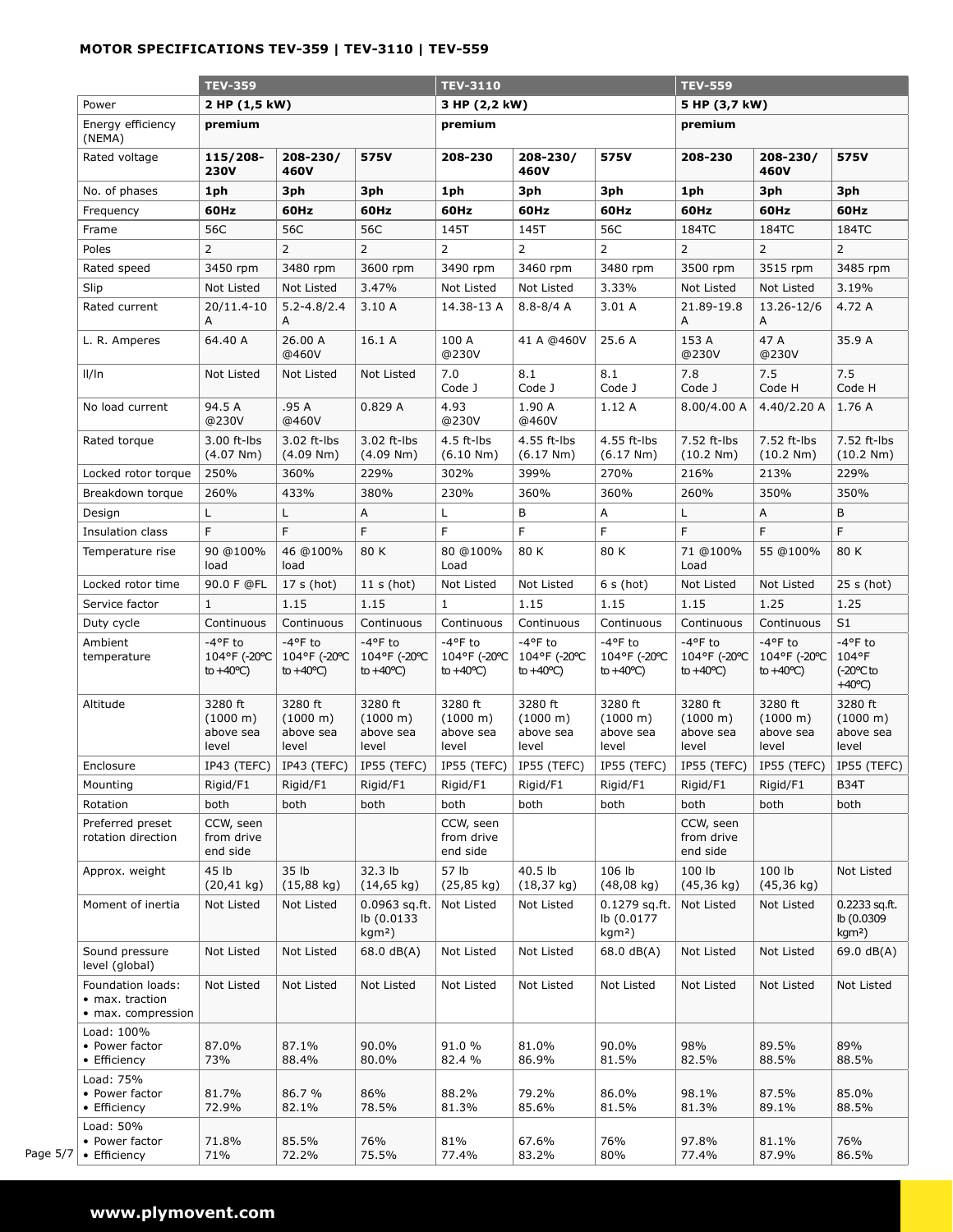### **mOTOR specifications TEV-585 | TEV-745 | TEV-768**

|                                                            | <b>TEV-585</b>                                           |                                                          | <b>TEV-745</b>                                           |                                                | <b>TEV-768</b>                                           |                                                       |                                                          |                                                          |
|------------------------------------------------------------|----------------------------------------------------------|----------------------------------------------------------|----------------------------------------------------------|------------------------------------------------|----------------------------------------------------------|-------------------------------------------------------|----------------------------------------------------------|----------------------------------------------------------|
| Power                                                      | 7.5 HP (5,5 kW)                                          |                                                          |                                                          | 10 HP (7,5 kW)                                 |                                                          | 15 HP (11 kW)                                         |                                                          |                                                          |
| Energy efficiency<br>(NEMA)                                | premium                                                  |                                                          |                                                          | premium                                        |                                                          | premium                                               |                                                          |                                                          |
| Rated voltage                                              | 208-230/<br>460V                                         | 208-230/<br>460V                                         | 575V<br>575V<br>208-230/<br>208-230<br>460V              |                                                |                                                          | 208-230/<br>460V                                      | 575V                                                     |                                                          |
| No. of phases                                              | 1ph                                                      | 3ph                                                      | 3ph                                                      | 1ph                                            | 3ph                                                      | 3ph                                                   | 3ph                                                      | 3ph                                                      |
| Frequency                                                  | 60Hz                                                     | 60Hz                                                     | 60Hz                                                     | 60Hz                                           | 60Hz                                                     | 60Hz                                                  | 60Hz                                                     | 60Hz                                                     |
| Frame                                                      | 213TC                                                    | 213TC                                                    | 213/5TC                                                  | 215TC                                          | 215TC                                                    | 213/5TC                                               | 254Tc                                                    | 254/6TC                                                  |
| Poles                                                      | $\overline{2}$                                           | $\overline{2}$                                           | $\overline{2}$                                           | $\overline{2}$                                 | $\overline{2}$                                           | $\overline{2}$                                        | $\overline{2}$                                           | 2                                                        |
| Rated speed                                                | 3465 rpm                                                 | 3450 rpm                                                 | 3520 rpm                                                 | 3500 rpm                                       | 3535 rpm                                                 | 3520 rpm                                              | 3545 rpm                                                 | 3530 rpm                                                 |
| Slip                                                       | 3.06%                                                    | 3.19%                                                    | 2.22%                                                    | Not Listed                                     | Not Listed                                               | 2.22%                                                 | Not Listed                                               | 1.95%                                                    |
| Rated current                                              | 36-32 A                                                  | 19.68-17.8/<br>8.9 A                                     | 7.01 A                                                   | 44-41.5 A                                      | $26.1 - 23.6/$<br>11.8 A                                 | 9.28 A                                                | $39.25 -$<br>35.5/17.8 A                                 | 13.8 A                                                   |
| L. R. Amperes                                              | 189 A 230V                                               | 63.5A @460V                                              | 50.5 A                                                   | 249 A @230V                                    | 80A @460V                                                | 66.8 A                                                | 114 A @460V                                              | 92.2 A                                                   |
| $I\vert I\vert$ ln                                         | 7.8<br>Code J                                            | 8.2<br>Code J                                            | 8.2<br>Code J                                            | 6.8<br>Code G                                  | 7.2<br>Code H                                            | 7.2<br>Code H                                         | 7.6<br>Code H                                            | 7.6<br>Code H                                            |
| No load current                                            | 8.36 A                                                   | 3.20 A @460V                                             | 2.16A                                                    | 9.00 @230V                                     | 3.5 A @460V                                              | 2.72 A                                                | 6.50 A @460V                                             | 4.80 A                                                   |
| Rated torque                                               | 11.30 ft-lbs<br>(15.30 Nm)                               | 11.10 ft-lbs<br>(15.05 Nm)                               | 11 ft-lbs<br>(14.91 Nm)                                  | 15 ft-lbs<br>(20.33 Nm)                        | 14.9 ft-lbs<br>(20.20 Nm)                                | 14.7 ft-lbs<br>(19.93 Nm)                             | 22.2 ft-lbs<br>(30.10 Nm)                                | 22 ft-lbs<br>(29.83 Nm)                                  |
| Locked rotor torque                                        | 280%                                                     | 270%                                                     | 270%                                                     | 220%                                           | 210%                                                     | 210%                                                  | 240%                                                     | 240%                                                     |
| Breakdown torque                                           | 165%                                                     | 216%                                                     | 210%                                                     | 173%                                           | 201%                                                     | 220%                                                  | 167%                                                     | 220%                                                     |
| Design                                                     | L                                                        | В                                                        | B                                                        | L                                              | B                                                        | В                                                     | В                                                        | В                                                        |
| Insulation class                                           | F                                                        | F                                                        | F                                                        | F                                              | F                                                        | F                                                     | F                                                        | F                                                        |
| Temperature rise                                           | 80 @100%<br>Load                                         | 80 K                                                     | 80 K                                                     | 85 @100%<br>Load; 115<br>@115% Load            | 85 @100%<br>Load; 115<br>@115% Load                      | 80 K                                                  | 85 @100%<br>Load; 115 @<br>115% Load                     | 80 K                                                     |
| Locked rotor time                                          | $8 s$ (hot)                                              | Not Listed                                               | Not Listed                                               | Not Listed                                     | Not Listed                                               | 24 s (hot)                                            | $14 s$ (hot)                                             | $25 s$ (hot)                                             |
| Service factor                                             | $\mathbf{1}$                                             | 1.15                                                     | 1.15                                                     | $\mathbf{1}$                                   | 1.15                                                     | 1.25                                                  | 1.15                                                     | 1.25                                                     |
| Duty cycle                                                 | Continuous                                               | Continuous                                               | Continuous                                               | Continuous                                     | Continuous                                               | Continuous                                            | Continuous                                               | Continuous                                               |
| Ambient<br>temperature                                     | -4°F to 104°F<br>$(-20^{\circ}$ C to<br>$+40^{\circ}$ C) | -4°F to 104°F<br>$(-20^{\circ}$ C to<br>$+40^{\circ}$ C) | -4°F to 104°F<br>$(-20^{\circ}$ C to<br>$+40^{\circ}$ C) | -4°F to<br>104°F (-20°C<br>to $+40^{\circ}$ C) | -4°F to 104°F<br>$(-20^{\circ}$ C to<br>$+40^{\circ}$ C) | $-4$ °F to<br>104°F (-20°C<br>to $+40^{\circ}$ C)     | -4°F to 104°F<br>$(-20^{\circ}$ C to<br>$+40^{\circ}$ C) | -4°F to 104°F<br>$(-20^{\circ}C)$ to<br>$+40^{\circ}$ C) |
| Altitude                                                   | 3280 ft (1000<br>m) above sea<br>level                   | 3280 ft (1000<br>m) above sea<br>level                   | 3280 ft (1000<br>m) above sea<br>level                   | 3280 ft<br>(1000 m)<br>above sea<br>level      | 3280 ft (1000<br>m) above sea<br>level                   | 3280 ft<br>$(1000 \; \text{m})$<br>above sea<br>level | 3280 ft (1000<br>m) above sea<br>level                   | 3280 ft (1000<br>m) above sea<br>level                   |
| Enclosure                                                  | IP43 (TEFC)                                              | IP43 (TEFC)                                              | IP55 (TEFC)                                              | IP43 (TEFC)                                    | IP43 (TEFC)                                              | IP55 (TEFC)                                           | IP55 (TEFC)                                              | IP55 (TEFC)                                              |
| Mounting                                                   | Rigid/F1                                                 | Rigid/F1                                                 | Rigid/F1                                                 | Rigid/F1                                       | Rigid/F1                                                 | Rigid/F1                                              | Rigid/F1                                                 | Rigid/F1                                                 |
| Rotation                                                   | both                                                     | both                                                     | both                                                     | both                                           | both                                                     | both                                                  | both                                                     | both                                                     |
| Preferred preset<br>rotation direction                     | CCW, seen<br>from drive end<br>side                      |                                                          |                                                          | CCW, seen<br>from drive<br>end side            |                                                          |                                                       |                                                          |                                                          |
| Approx. weight                                             | 150 lbs<br>(68.04 kg)                                    | 160 lbs<br>(72.57 kg)                                    | 156 lbs<br>$(70.76 \text{ kg})$                          | 152 lbs<br>(68.95 kg)                          | 175 lbs<br>(79.37 kg)                                    | 174 lbs<br>(78.93 kg)                                 | 208 lbs<br>(94.35 kg)                                    | 260 lbs<br>(118 kg)                                      |
| Moment of inertia                                          | Not Listed                                               | Not Listed                                               | $0.4665$ sq.ft.<br>lb (0.0645<br>$kgm2$ )                | Not Listed                                     | Not Listed                                               | $0.6362$ sq.ft.<br>lb (0.0880<br>$kgm2$ )             | Not Listed                                               | $1.26$ sq.ft.lb<br>(0.1742 kgm <sup>2</sup>              |
| Sound pressure<br>level (global)                           | Not Listed                                               | 69.0 dB(A)                                               | 69.0 $dB(A)$                                             | Not Listed                                     | 72.0 dB(A)                                               | 72.0 dB(A)                                            | 72.0 dB(A)                                               | 72.0 dB(A)                                               |
| Foundation loads:<br>• max. traction<br>• max. compression | Not Listed                                               | Not Listed                                               | Not Listed                                               | Not Listed                                     | Not Listed                                               | Not Listed                                            | Not Listed                                               | Not Listed                                               |
| Load: 100%<br>• Power factor<br>• Efficiency               | 93.5%<br>81.5%                                           | 87%<br>92.2%                                             | 88%<br>89.5%                                             | 93.2%<br>83.8%                                 | 87%<br>91.7%                                             | 90%<br>90.2%                                          | 87%<br>91%                                               | 88%<br>91%                                               |
| Load: 75%<br>• Power factor<br>• Efficiency                | 90.4%<br>77.8%                                           | 83%<br>89.5%                                             | 84%<br>89.5%                                             | 92.9%<br>83.9%                                 | 92.4%<br>86.9%                                           | 87%<br>90.2%                                          | 83.5%<br>91.0%                                           | 85%<br>91%                                               |
| Load: 50%<br>• Power factor<br>• Efficiency                | 87%<br>80%                                               | 74.5%<br>86.5%                                           | 75%<br>87.5%                                             | 90.3%<br>81.3%                                 | 78.5%<br>91.7%                                           | 79%<br>89.5%                                          | 70.5%<br>90.6%                                           | 77%<br>89.5%                                             |

Page 6/7